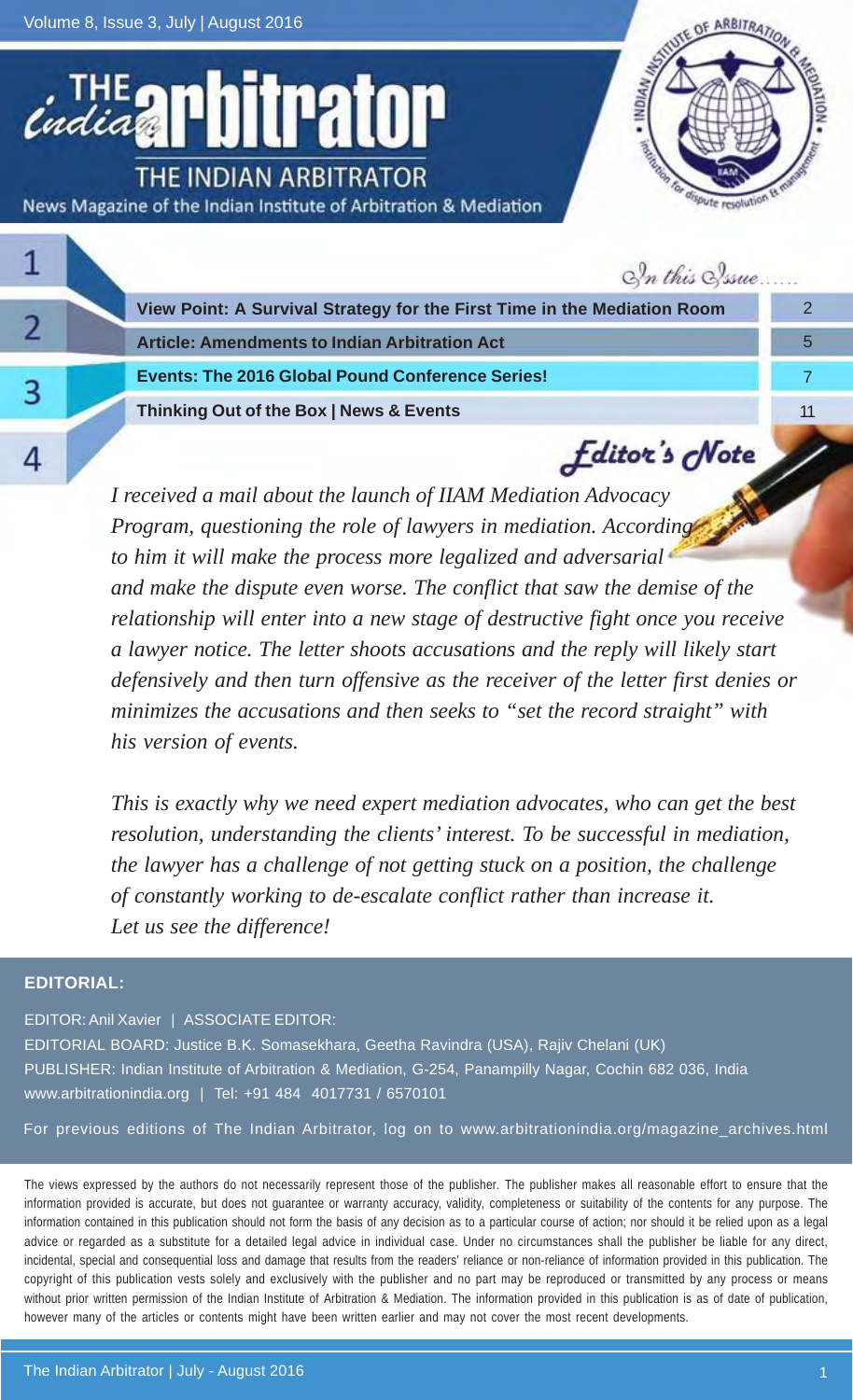# A SURVIVAL STRATEGY FOR THE FIRST TIME IN THE MEDIATION ROOM

### SABINE WALSH

 $V \cap G \times W$ POINT

*Most mediators have high expectations of themselves. They expect that they will be unbiased but multi-partial, engaged but detached from the outcome. We know how important it is to be neutral and impartial as mediators. But we all have baggage. This can come in the form of experiences, memories, biases, expectations and even values. Everyone has their first time in a mediation room. And ironically, the more experienced we become, the more every time feels like the first time as we truly begin to appreciate that there is no magic formula or process or intervention that will work as all parties and conflicts are unique.*

AUTHOR: SABINE WALSH IS AN ACCREDITED MEDIATOR & TRAINER AND THE PRESIDENT OF MEDIATORS' INSTITUTE OF IRELAND

**A**nother teaching year has ended and the last session's review and goal setting for the future has thrown up the same questions it does every year, or indeed as does the end of every mediation training course. Many of these start with what if? What if I…do something wrong…make a mess of it…go blank…say the wrong thing….? What if they…walk out….get angry with me…give poor feedback….behave badly…? These and more anxieties and considerations are normal for new mediators (and old ones, much of the time!!) They don't mean we don't know what we're doing. If anything the absence of concerns would be something to really worry about. But they do need to be managed, and this can be done with the assistance of some (relatively) straightforward strategies. Here are three of them:

#### **1. Gather your baggage mindfully…then leave it outside the door**

We all have baggage. This can come in the form of experiences, memories, biases, expectations and even values. We also know how important it is to be neutral and impartial as mediators. This does not mean being baggage-free but rather being aware of what our baggage is, consciously setting it aside during mediation and – most importantly – noticing when it threatens to sneak back in the door. So before beginning mediation, do a baggage collection, that is, note what might be interfering with your openness – an expectation to succeed, for example, a dislike for one of the parties or their representatives, values around gender or seniority – and choose to set these aside for the mediation.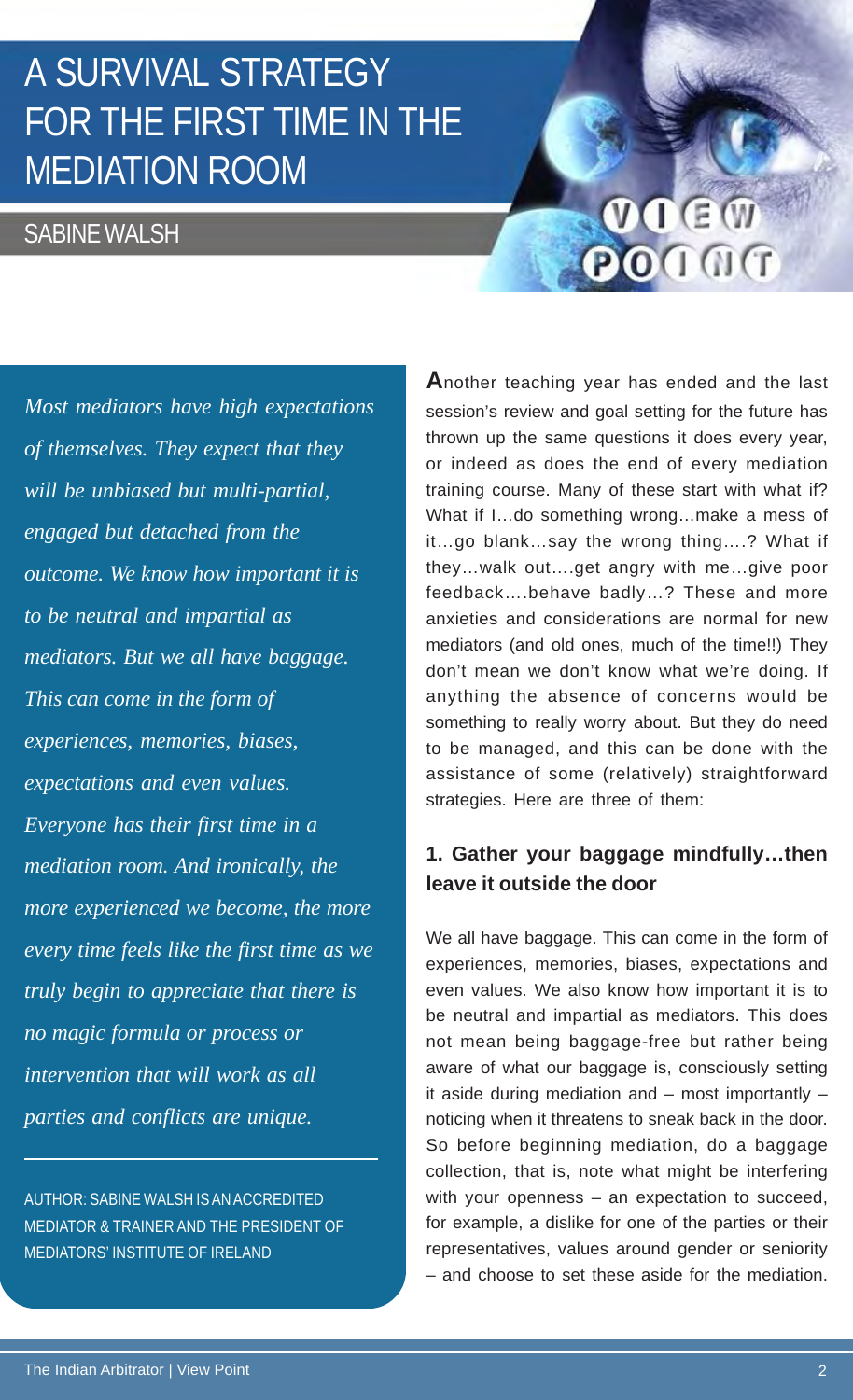During the mediation, stay tuned in with yourself and notice when these or new issues might be coming up or influencing your function. After mediation, reflect. Reflect on how well you identified your baggage, whether you succeeded in leaving it aside and how you managed when it threatened to interfere. And learn from these reflections.

#### **2. Listen to understand. Really listen**

We're all taught about active listening in mediation training, right? So we all know how to do it, right? And then we're sitting in our first mediation with thoughts about our performance, what the parties think of us, what to say next, what not to say next, what their interests might be and so on racing through our mind and competing for space. We may be nodding and making eye contact but not actually hearing anything. And yet what our clients need and want from us more than any other skill or input is to be listened to and to be understood. So when noticing that mental chatter, take a few deep breaths to clear the mind and focus on really listening to the parties, with the sole intention of hearing and understanding them. Many new mediators find this difficult as they feel the need to have a plan for the next question, and the next… This strategy can often be counterproductive though as we become so focused on our strategy we no longer follow the lead of the client who then becomes frustrated. If we can truly listen – in the moment – to understand the parties, the next question will present itself, as will the next, as will interests, mutualities, points of agreement and the other things we search for too energetically as mediators.

# INTERESTED TO CONTRIBUTE ARTICLES ?

We would like to have your contributions. Articles should be in English. Please take care that quotations, references and footnotes are accurate and complete. Submissions may be made to the Journals Division, Indian Institute of Arbitration & Mediation, G-254, Panampilly Nagar, Cochin - 682 036 or editor@arbitrationindia.com.

Publication of the Article will be the discretion of IIAM and submissions made indicates that the author consents, in the event of publication, to automatically transfer this one time use to publish the copyrighted material to the publisher of the IIAM Journal.

> After failing twice, Edmond Hillary said looking at Mount Everest: "I'll come again and conquer you. Because as a Mountain you cannot Grow... But As A Human I Can."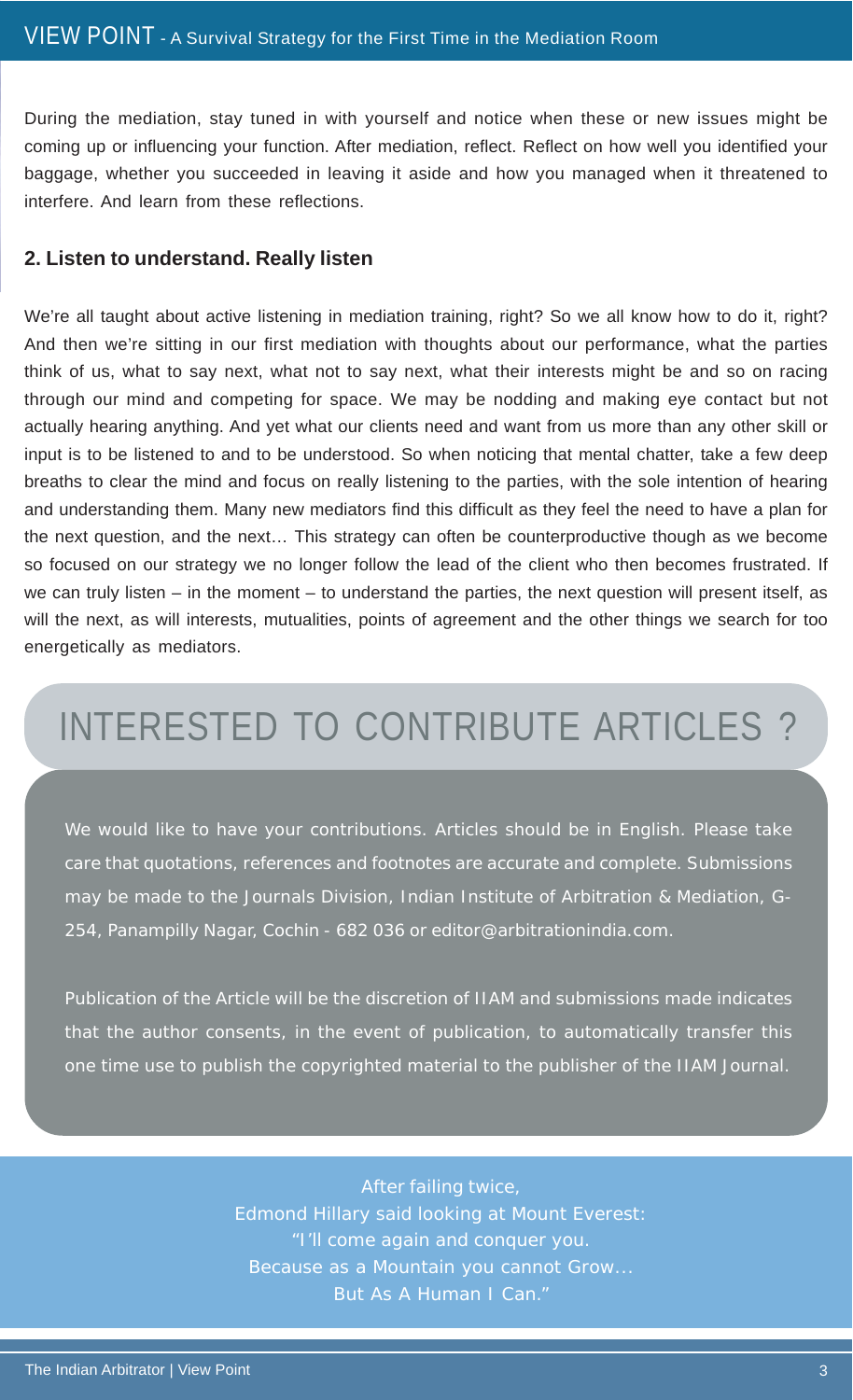#### **3. Cultivate curiosity or, when in doubt, ask!**

Most mediators I know have high expectations of themselves. They expect that they will be unbiased but multi-partial, engaged but detached from the outcome, successful but humble, responsive but innovative, and generally conflict ninjas who settle disputes and transform parties relationships without breaking a sweat. The reality is somewhat different. Mediations are messy, contradictory, unpredictable affairs. Every time we think we are onto a path to resolution, a new issue crops up or parties slide backwards into entrenchment. Or, even worse, we make a mistake. We ask an awkward question, miss a cue, push an anger button, re-frame badly or allow our baggage to take over. When this happens, which it will, we can choose to pretend it didn't, to fluster, or instead to be curious. We can ask the parties, for example, if they thought that question sounded as biased as we think it did. We can share our concerns and ask the parties if they feel a strategy we are following is actually beneficial. We can share our concerns about a particular line of questions. We all have assumptions about our impact on the parties but those may need to be checked! Many mediators are reluctant to cultivate and show such curiosity for fear of losing control, status or face. Yet this loss is much more easily achieved by ignoring concerns and pretending something is working when it isn't.

We must also be curious, and compassionate, with ourselves. If a session didn't go well rather than berating ourselves and getting into a list of "should haves" we can be curious about why things happened the way they did. Even if we did do something "wrong", compassionate inquiry into why this happened will bring more rewards for the future than self-flagellation.

Everyone has their first time in a mediation room. And ironically, the more experienced we become, the more every time feels like the first time as we truly begin to appreciate that there is no magic formula or process or intervention that will work as all parties and conflicts are unique. The best strategy we can deploy therefore is to stay open and in tune with ourselves, the parties and the process at all times and, when things don't go as we want them to, to cultivate an attitude of curiosity and compassion, rather than criticism and disappointment.

*(Originally published in Kluwers Mediation Blog on 22 June 2016)*



### **BECOME A MEMBER OF IIAM**

Empower yourself with the techniques of Alternative Dispute Resolution. Apart from being elected to the Governing Council, also become part of Expert Committees and Users Committees to give expert advice / opinions to the Governing Council on the improvement of ADR in India.

Your association will provide the necessary inspiration for the endeavours of IIAM.

Choose from the different category of memberships. For details. see: www.arbitrationindia.com/membership.html or mail to dir@arbitrationindia.com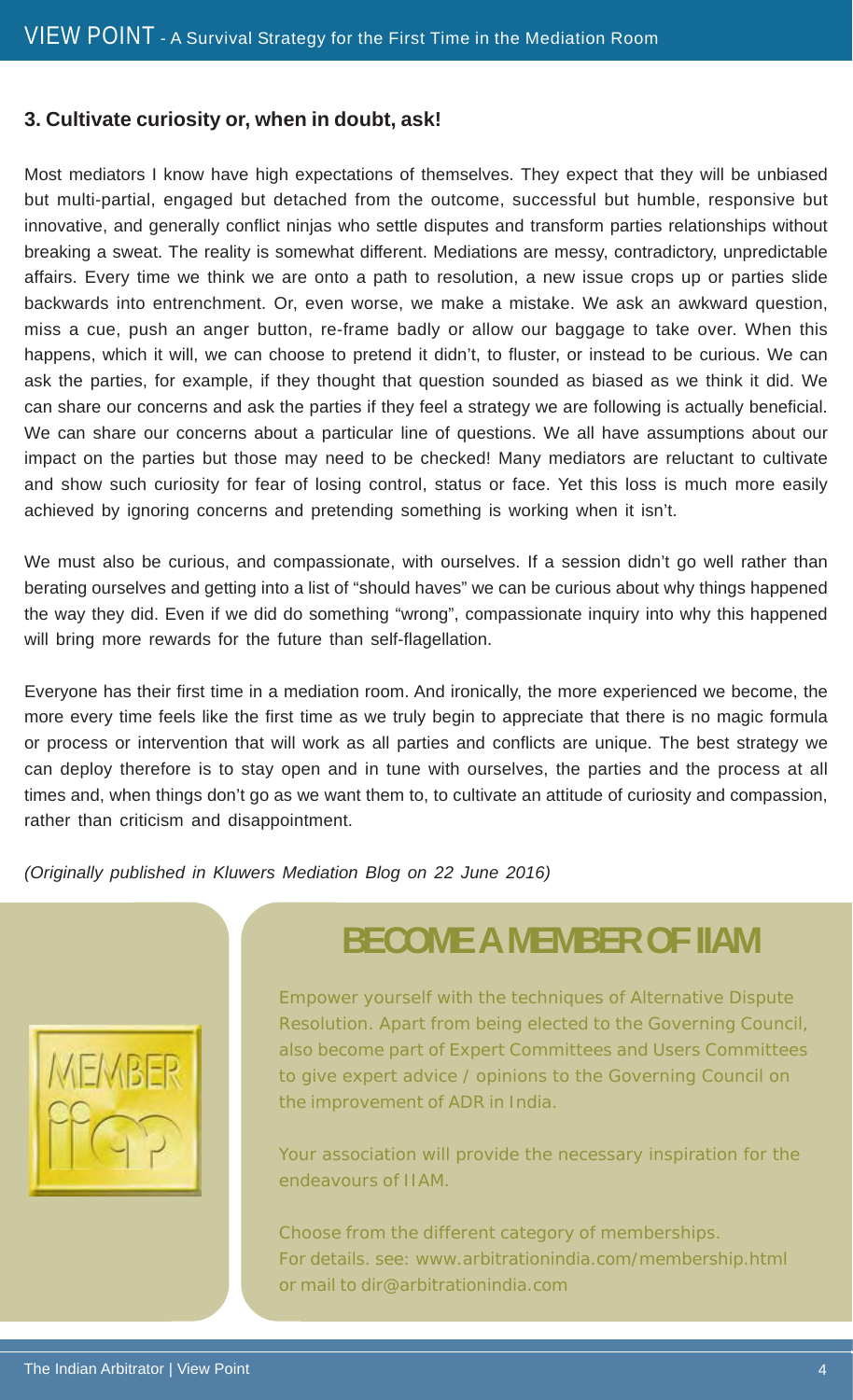### AMENDMENTS TO INDIAN ARBITRATION ACT: "FINALITY IS GOOD BUT JUSTICE IS BETTER"

### KARTIK MITTAL

*The recent amendments to the Indian Arbitration Act 1996 seeks to address the problem of delay. "Justice delayed is Justice denied" is a well-recognised principle and the legislators seem to have embodied it in making this amendment. In the present context, the principle of "Finality is good but Justice is better" has equal significance. The author looks at the conflicting principles.*

AUTHOR: MITTAL IS A SOLICITOR AT ZAIWALLA & CO LLP, UK

**O**ne of the most criticised aspects of Indian arbitration is the slow pace with which arbitration proceedings are conducted. The recent amendments to the Indian Arbitration Act 1996 seeks to address this problem of delay. This is a very positive and encouraging development for promoting India as one of the leading centre for International Arbitrations.

Article

The Indian Arbitration Act now contains a provision which provides that an award should be rendered by an arbitration tribunal within 12 months from the date the dispute is referred to arbitration. It provides that in the event, the arbitrator fails to make an award within 12 months or 18 months (in cases where the parties have agreed a 6 months extension) the mandate of the arbitrator terminates automatically unless the Courts grants an extension on such terms and conditions, as it deems fit.

*"Justice delayed is Justice denied"* is a wellrecognised principle and the legislators seem to have embodied it in making this amendment. In the present context, the principle of *"Finality is good*

*but Justice is better"* has equal significance. There are likely to be occasions, such as in cases involving complex factual matrix, where an arbitration tribunal will need substantially more time, than provided by the Act, to carefully consider and render an award.

The principle *"Finality is good but Justice is better"* is commonly applied by the English Courts, in the context of English arbitrations, to determine when and to what extent the Courts should intervene in an arbitration proceeding.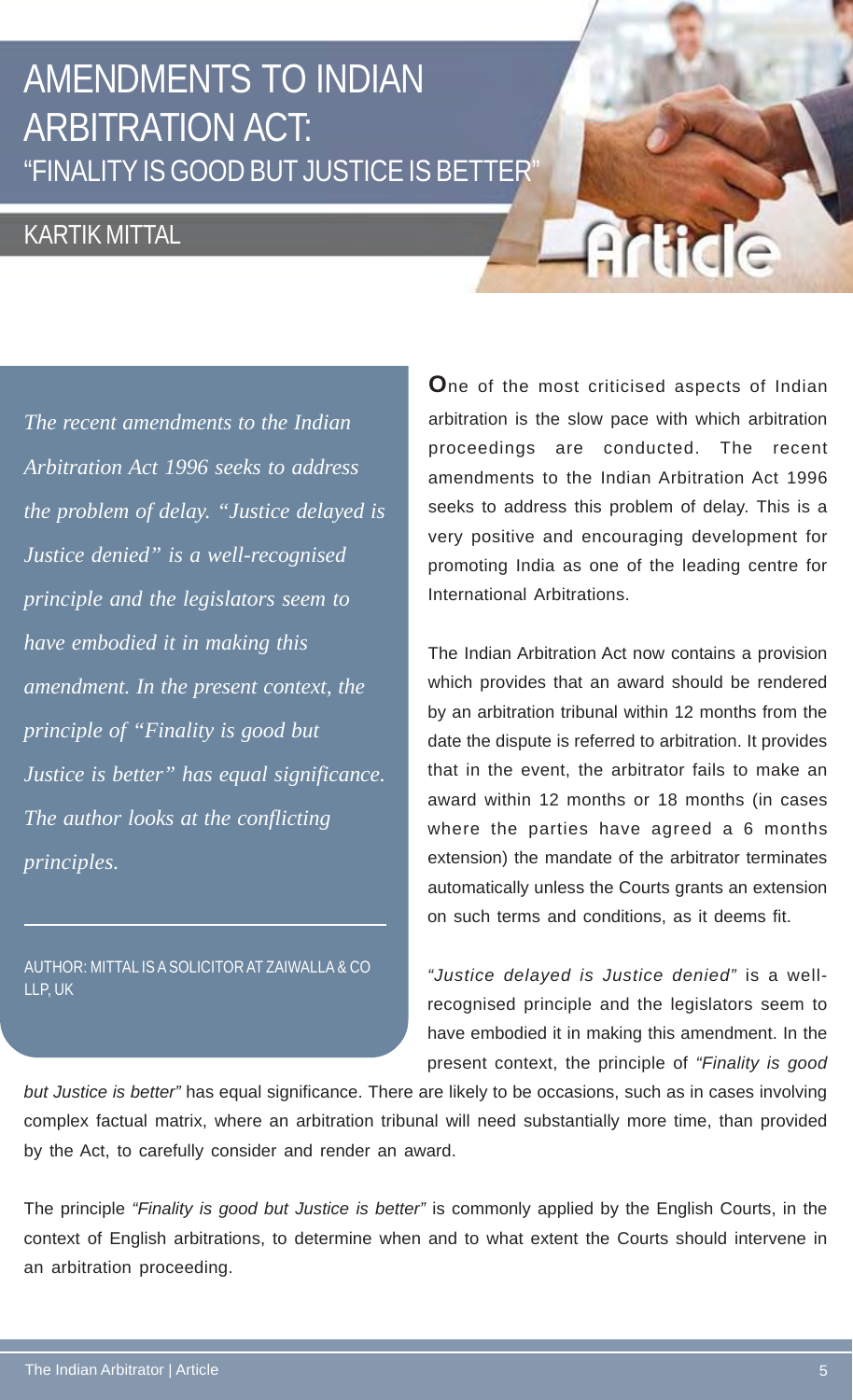Indian Oil Corporation v Coastal (Bermuda) Ltd [1990] 2 Lloyd's Rep. 407 is a well-known cases in which my firm had acted and this principle was recognised and applied by the English Court. In that case, Indian Oil Corporation had made an application to the Court alleging that the arbitrators had misconducted themselves and therefore it requested the Court to remit the award back to the Tribunal for further adjudication. The Judge, Mr. Justice Evans, exercised his powers and remitted the award back to the Tribunal for further adjudication as he considered it was necessary to do Justice between the parties.

Recently, Mr. Justice Flaux of the English Commercial held in the case of *BV Scheepswerf Damen Gorinchen v The Marine Institute [2015] EWHC 1810 (Comm)* that delay in rendering an award could amount to a breach of the arbitrator's duty, under S.33 of English Arbitrator Act, to avoid unnecessary delay. Hence, if a party could prove that the delay has caused it substantial injustice then a challenge to an award may well succeed on the grounds of serious irregularity.

The ICC International Court of Arbitration has also recently set-out a policy according to which it can penalise arbitrators if they are unjustifiably late in rendering their awards.

The Indian Arbitration Act gives the Indian Courts a wide discretion in the event the arbitrator are unable to conclude the arbitration proceedings within the statutory time-limits set-out in the Act. Even though each case would stand or fall on its own facts, the application of the principle *"Finality is good but Justice is better"* is likely to be central to any decision to be made by the Indian Courts while exercising their powers under the Act. An approach requiring strict adherence to the time limits set-out in the Act would be a wrong. Justice would demand a degree of flexibility to ensure that arbitration proceedings are conducted in a careful and considerate manner with a view to do Justice between the parties as opposed to under a pressure to meet with timelines.

#### **Quotes of the month.........**



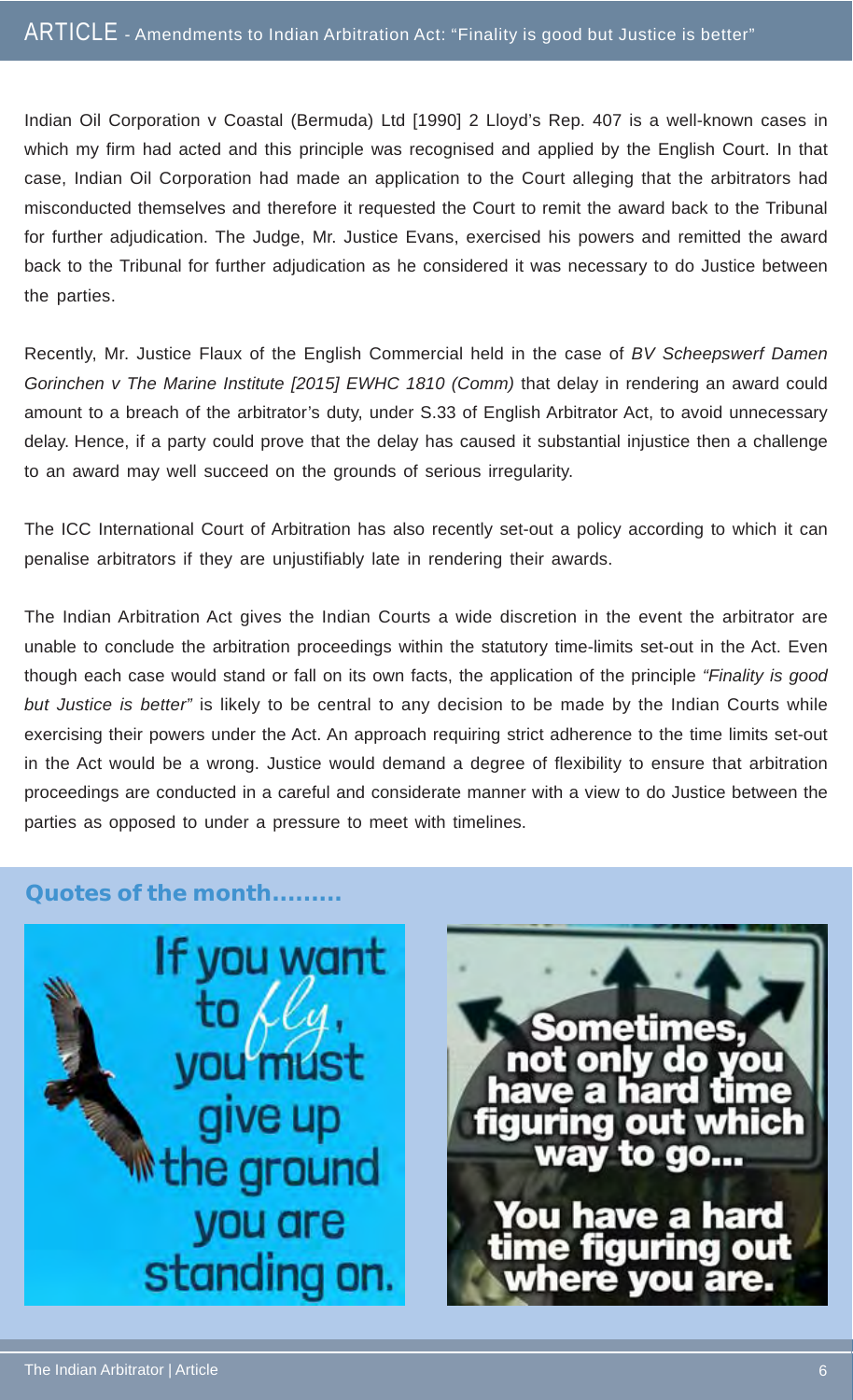# THE 2016 GLOBAL POUND CONFERENCE SERIES!

#### MICHAEL MCILWRATH

**I**n April 1976, an event now known as the Pound Conference ignited modern ADR in the USA, launching discussion of what may have become the "greatest reform in the history of the country's judicial system".1 Forty years later, all stakeholders in the dispute prevention and resolution fields around the world are being invited to participate in a series of unique thought leadership events around the globe under the auspices of a Global Pound Conference ("GPC") series.

er

The GPC has a remarkable goal: to shape the future of dispute resolution and access to justice in the 21st Century.

#### **An invitation to shape the future of dispute resolution**

The bold program, which will generate debate and actionable data from stakeholders through events taking place around the world has been initiated by the International Mediation Institute (IMI), a nonprofit organization that does not itself provide any dispute resolution services, but promotes quality and transparency in mediation.<sup>2</sup>

IMI initiated the GPC as a joint effort by dispute resolution institutions, service providers, users associations, advisors associations and other organisations to enable all stakeholders to participate actively.

Although IMI has initiated the GPC, the series will by no means be focused exclusively on mediation.

The series will include discussions about the full dispute resolution spectrum, including negotiation, mediation, conciliation, arbitration, litigation and hybrid processes.

#### **Who will participate?**

All participants, including those attending physical meetings or participating in them online, will be able to express their views and preferences and help to shape the future of dispute resolution in their countries and internationally. A dedicated GPC online platform and physical meetings will permit exchanges of data via smartphone and tablet voting apps accessed by all participants, whether users, providers, advisors, educators, adjudicators, policymakers and other stakeholders in the ADR communities. The data will be streamed in its raw state to all participants in real time.

**<sup>(</sup>Footnotes)**

<sup>1</sup> Hon. Wayne D. Brazil (U.S. Magistrate, N. Dist. Calif), Court ADR 25 Years After Pound: Have We Found a Better Way?, 18 Ohio State Journal on Dispute Resolution 93, at 149 (2002).

<sup>2</sup> *See* http://kluwermediationblog.com/2014/09/25/harvesting-data-to-shape-the-future-of-international-dispute-resolution/; and https:/ /imimediation.org/shaping-the-future-of-adr-the-urgent-need-for-data.download.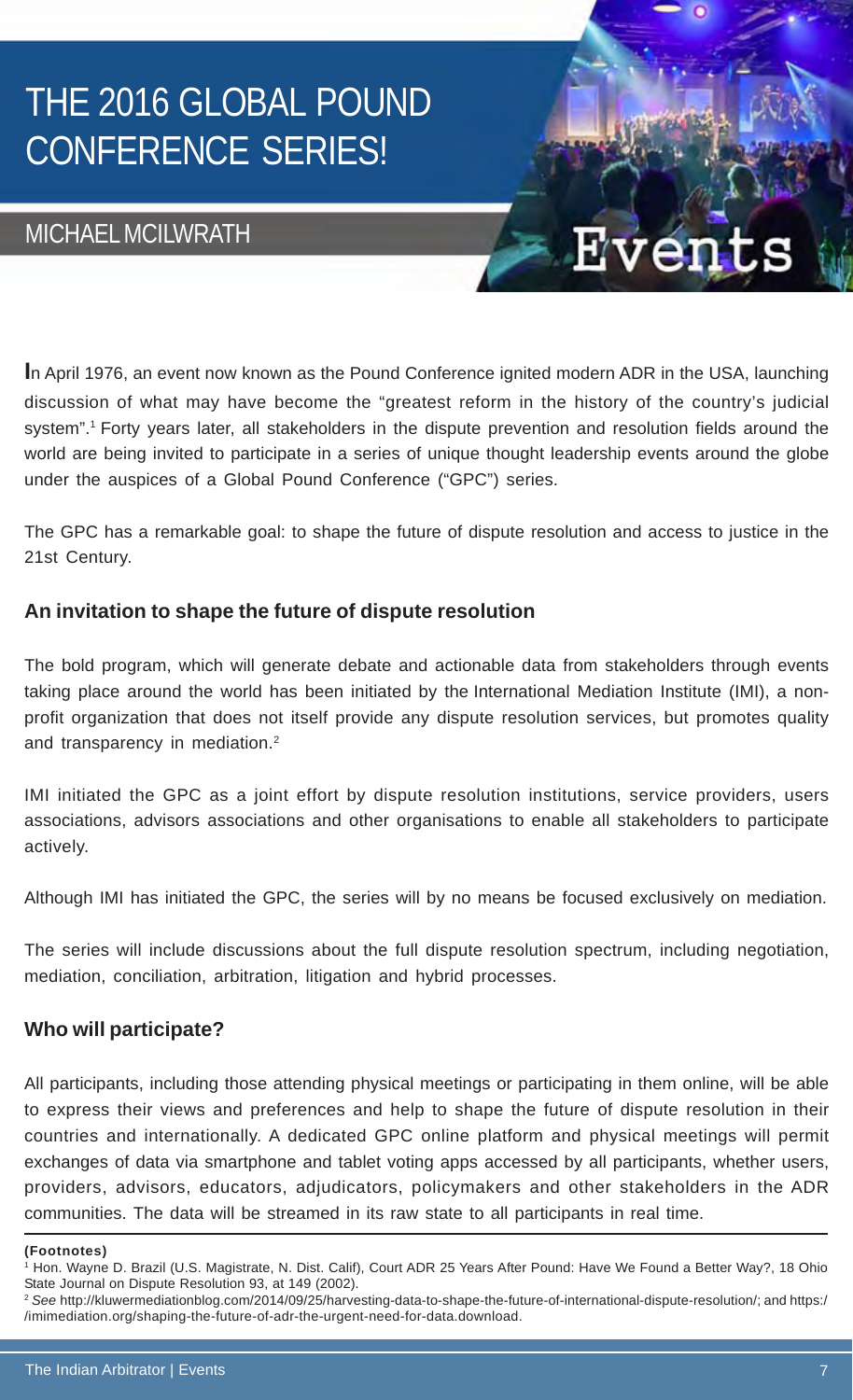#### **How the GPC will be conducted?**

In the current phase of planning, it is envisioned that most of the questions will be common to all GPC events, and the technology will allow the data to be segmented, for example by stakeholder group (e.g., the perspectives of users, advisors, providers and others) to enable comparison and detailed analysis.

The initial plan for the GPC was for a series of meetings in 15 cities. Initial interest in the GPC, however, suggests that the minimal number is more likely to be 40 and potentially even more.

Thousands of participants will vote, creating by far the most extensive and reliable data record in the dispute resolution field, enabling fundamental change to occur in how dispute resolution is practiced almost everywhere.

Before any voting takes place, many of the world's leading thinkers and users of dispute resolution services, locally and globally, will have a chance to express inspiring thoughts about what is working well and where there is need for improvement.

#### **How the GPC will change the conversation about dispute resolution?**

Currently, the ADR field suffers from a serious deficit of reliable data. Even the letters "ADR" are interpreted to mean different things, from "Alternative Dispute Resolution", "Amicable Dispute Resolution" and "Appropriate Dispute Resolution" to the rather cynical "Alarming Drop in Revenues" among lawyers who fear that clients settling cases will deprive them of work. Some users believe "ADR" precludes negotiation, litigation or arbitration. Others see it as including all forms of dispute resolution and dispute prevention techniques. Some believe ADR relates primarily to mediation, however that term is defined.3

Regardless of definitions, users' opinions and needs are rarely collected or expressed, and the service side of the dispute resolution industry is left to make assumptions and guesswork on many critical issues, sometimes relying on advisors who are not necessarily aware of all their clients' business or relational priorities. The GPC intends to cut through this on a global scale, enabling users, advisers, service providers, mediators, adjudicators, educators and policy makers to agree on common concepts both locally and internationally by generating credible and actionable evidence.

The GPC series may possibly become the most important happening in the dispute resolution field since the US 1976 Pound Conference that it is named after.

**(Footnotes)**

<sup>3</sup> "Mediation in the European Union and Abroad: 60 States Divided by a Common Word" in Chapter 2 of ManonSchonewille& Fred Schonewille (eds.) The Variegated Landscape of Mediation: A Comparative Study of Mediation Regulation and Practices in Europe and the World, The Hague, The Netherlands: Eleven International Publishing, 2014. See http://schonewille-schonewille.com/data/ files/Chapter%20Schonewille-Lack%20from%20The%20variegated%20landscape%20of%20mediation.pdf.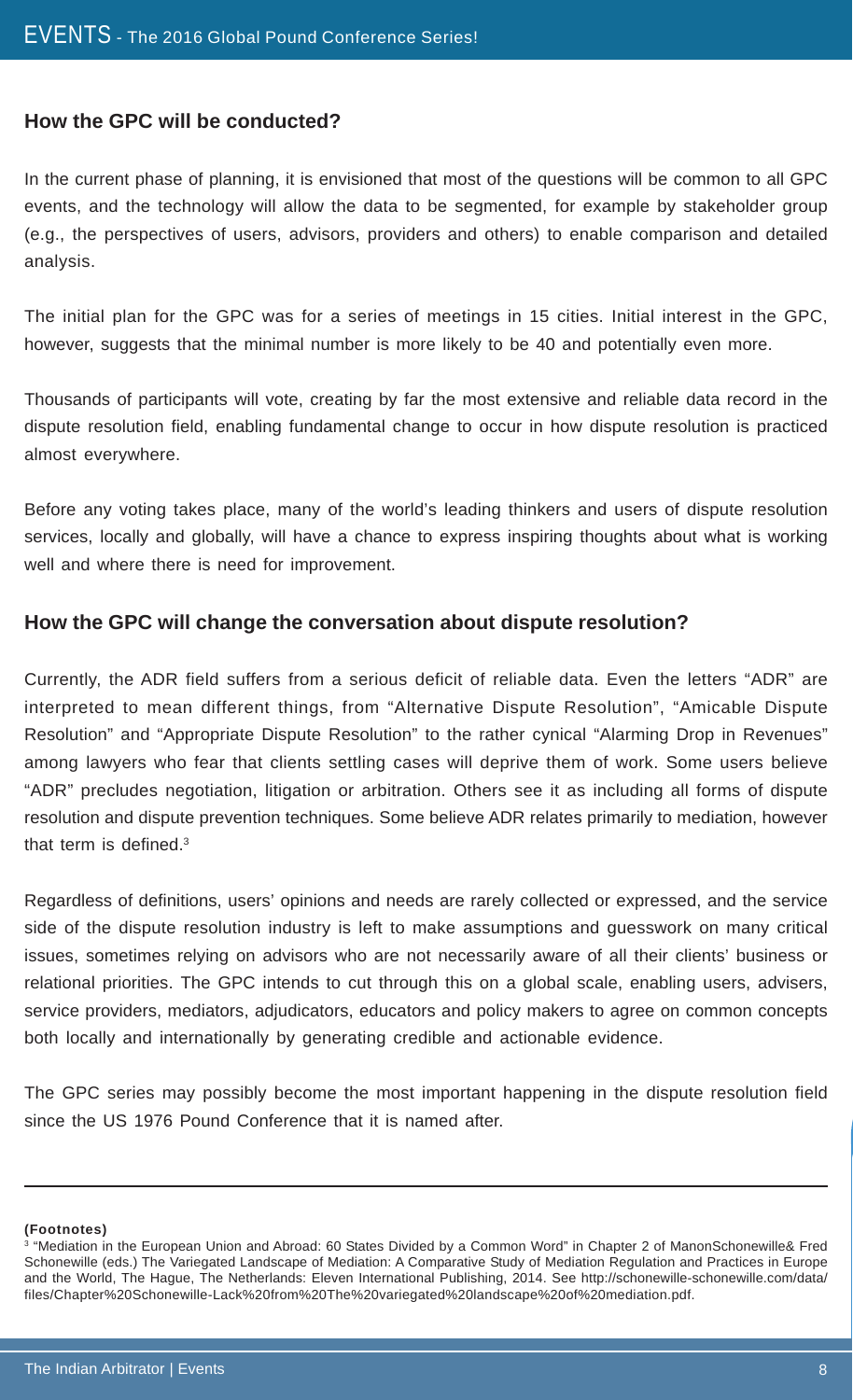#### **How to Participate?**

The GPC Series is being co-ordinated by a Central Organising Group (COG) and will be implemented by Local Organising Committees (LOCs) throughout the world in 2016. Current cities where LOCs are already being set up or contemplated include Amsterdam, Barcelona, Beijing, Dubai, Frankfurt, Geneva, Hong Kong, Jerusalem, Johannesburg, Lagos, Lisbon, London, Los Angeles, Madrid, Milano, Moscow, Miami, New York, Paris, San Francisco, Sao Paolo, Shanghai, Singapore, Sydney and Toronto. A leading professional international congress organiser, Kenes Group, with great experience of largescale data-sharing conferences in the global healthcare sector will be assisting the COG in convening the events and in developing the IT platform that will underpin the GPC Series.

Sponsors, partners and other supporters, including volunteers and media partners, are invited to create or join LOCs for this ground-breaking series. Significant start-up funding for the GPC has already been made available by the international law firm Herbert Smith Freehills, as a platinum sponsor, and global dispute resolution institution JAMS, as gold sponsor. Global partners already include leading international and regional arbitration and mediation institutions, and other organizations that play leading roles in the development of the law.

For more information on the GPC Series, and to get involved, please go to https://imimediation.org/ global-pound-conference. The goal is to enable the Global Pound Conference to benefit all stakeholders and to help shape the future of dispute resolution, providing appropriate access to justice for all.

**Deborah Masucci**, IMI Board Chair, Formerly Vice President in the Office of Dispute Resolution at American International Group, Inc.

**Michael McIlwrath**, Chair of the Global Organizing Committee for the GPC, IMI Board member and Global Chief Litigation Counsel, GE Oil & Gas, Florence, Italy.



Are you interested to open IIAM COMMUNITY MEDIATION CLINICS?

Indian Institute of Arbitration & Mediation welcomes you to take part in an exiting attempt of social transition to make our world a safe, sustainable, peaceful and prosperous place to live.

Make an important contribution by adopting or supporting Community Mediation Clinics.

**For details visit www.communitymediation.in**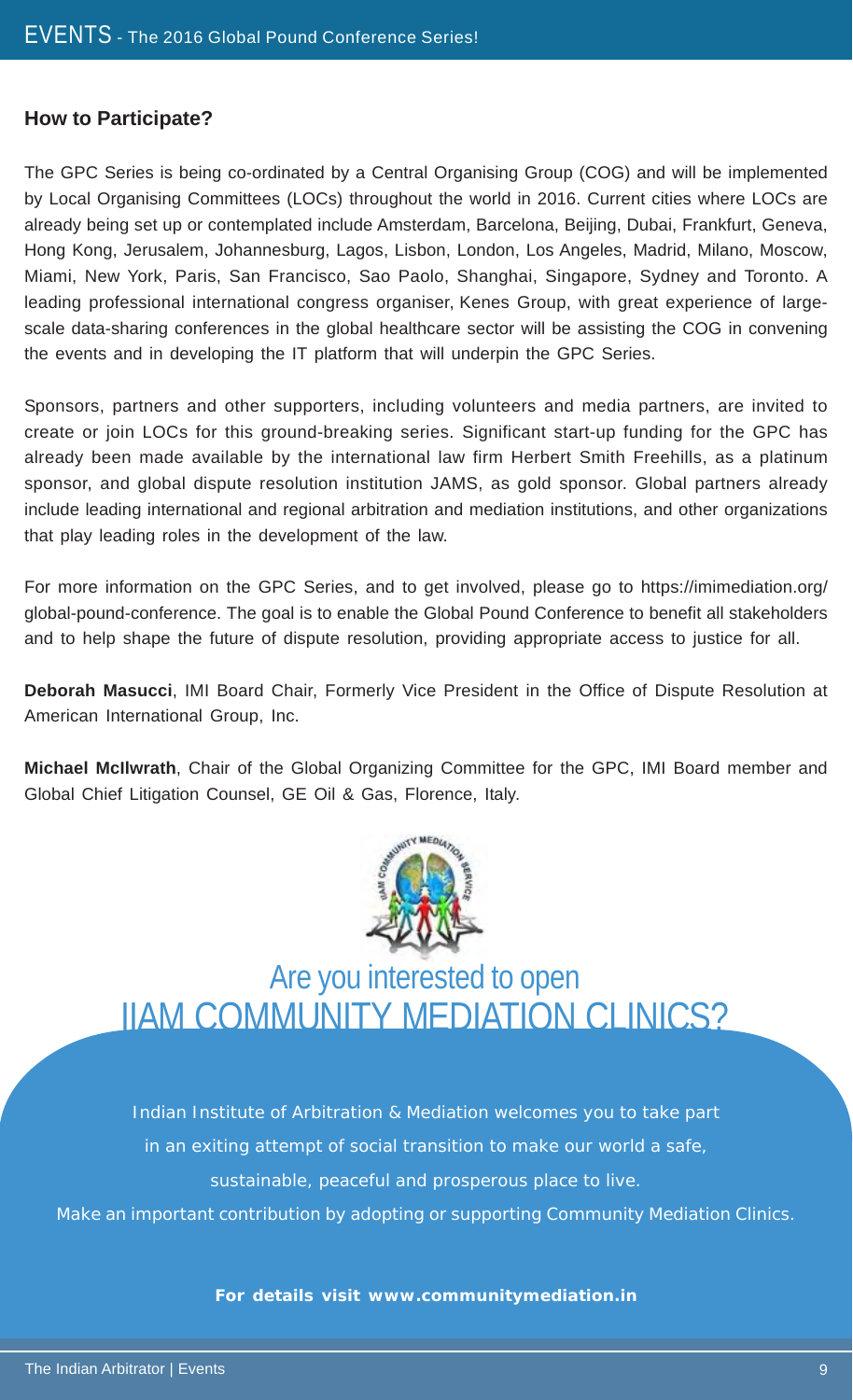### INDIA JOINING THE GPC SERIES – BE A PART OF SHAPING THE FUTURE ANIL XAVIER

21<sup>st</sup> century businesses and organisations need conflict prevention and dispute resolution tools that are fit-for-purpose in our modern economy. Litigation and other traditional processes are still expensive, time-consuming and can jeopardise personal relationships.

As businesses and our society evolve, the tools utilised in accessing justice need to evolve as well. This is the aim of the GPC Series 2016-17: to facilitate the development of 21<sup>st</sup> century dispute resolution tools at domestic, regional and international levels.

The goal of the GPC Series is to create a modern conversation about what needs to be done to improve access to justice, and the quality of justice, around the world by engaging stakeholders in the dispute prevention and resolution fields worldwide, in locally-centred events. The events will gather data intended to allow the dispute resolution market and all participants to consider whether there are reasons to adapt existing services to better suit all stakeholders' needs and means.

Launched in Singapore and finishing in London, the GPC Series will convene all stakeholders in dispute resolution - commercial parties, chambers of commerce, lawyers, academics, judges, arbitrators, mediators, policy makers, government officials, and others - at conferences around the world. The Series will cover all forms of dispute resolution (e.g., adjudicative and consensual processes) as well as possible ways of combining them, and what choices disputants have today for resolving disputes. It will also look at how to provide access to appropriate justice systems for the future.

The stakeholders in the dispute resolution field around the world are fragmented, and there is a lack of reliable, comparative and actionable data to enable the supply side of the dispute resolution market to fully meet users' needs, both locally and transnationally. One of the goals of this series is to consider how users can select and have access to appropriate dispute resolution processes that respond to users' needs and are also proportionate in terms of costs, time, possible outcomes and their enforceability, as well as their impact on reputations, relationships, and other social or cultural issues that may concern users. These conferences will provoke debate on existing tools and techniques, stimulate new ideas and generate actionable data on what corporate and individual dispute resolution users actually need and want, both locally and globally.

40 cities across 31 countries are already confirmed. In India the GPC series will be held during February 2017 at 3 different cities. Be part of the Global Pound Conference Series and help shape the future of dispute resolution. Access to justice is a key role for ADR in a global economy and flattening world, be it in sophisticated but expensive legal jurisdictions, or in countries with struggling judicial systems. The GPC will serve as a platform to explore and develop together with all concerned stakeholders how ADR can best be used to fulfil this role and how use of ADR can be encouraged for public benefit. We invite you to get involved and attend a local event. Contact anilxavier@arbitrationindia.com for partnering with GPC series in India.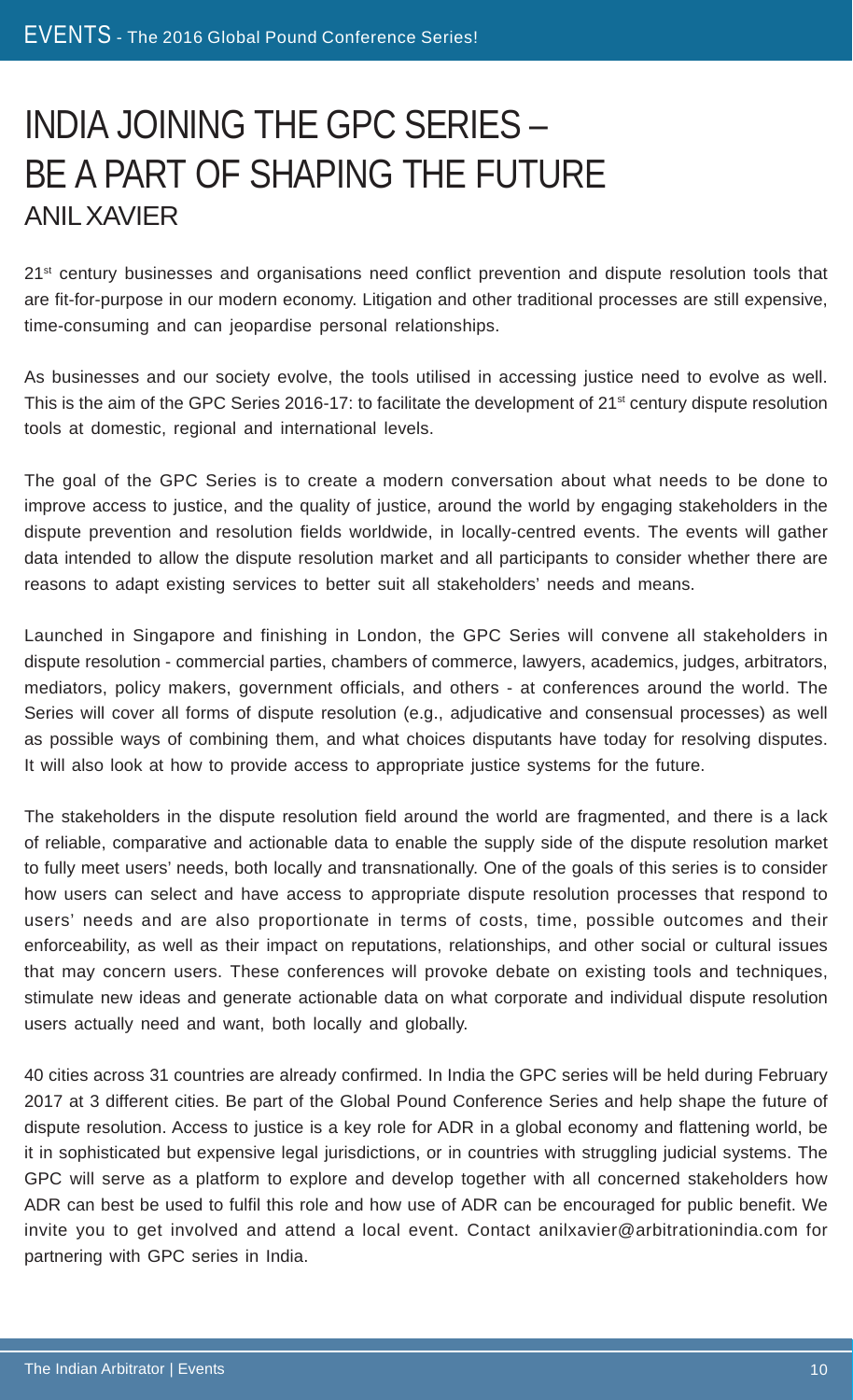# OUT OF THE BOX



 **Good Heritage!**

At the point of his death, Tom Smith called his children and advised them to follow his footsteps so that they can have peace of mind in all that they do. The youngest child, Immaculate, looked at others and yelled, "Daddy, it's unfortunate you are dying without a penny in your bank account. Personally, I can't emulate you. Other fathers that you tag as being corrupt and thieves of public funds, left houses and properties for their children. Even this house we live in is a rented apartment. Sorry, I can't emulate you."

Few moments later, their father gave up his spirit. Three years later, Immaculate went for an interview in a multinational company. The interview panel had already penciled down a candidate for the highly coveted post but wanted to complete the formality of interviewing all applicants on the list. As soon as Immaculate sat before the interview panel, the Chairman of the committee asked, "Which Smith is yours?" and Immaculate replied, "I am Immaculate Smith. My Dad Tom Smith is now late." The Chairman cut in, "O my God, you are Tom Smith's daughter?" He turned to other members and said "This Smith man was the one that signed my membership form into the Institute of Chartered Administrators and his recommendation earned me where I am today. He did all these free. I didn't even know his address, he never knew me. He just did it for me." He turned to Immaculate, "I have no question for you, consider yourself as having gotten this job, start tomorrow, your letter will be waiting for you."

Immaculate Smith became the Corporate Affairs Manager of the company with two cars, one official and one for private use, attached to the office, with a duplex and two drivers and a salary of £100,000 per month excluding allowances and other costs when she travelled outside England.

After two years of working in the company, the Group Managing Director of the company came from America to announce his intention to resign and needed a replacement. A personality with high integrity was sought after, again the company's Consultant nominated Immaculate Smith.

In an interview, she was asked the secret of her success and the sudden sky rocketing profile and in tears, she replied, "My Daddy paved these ways for me. It was after he died that I knew that he was financially poor but stinking rich in integrity, discipline and honesty." She was asked again, why she was weeping since she was no longer a kid to miss her dad after such a long time. She replied, "At the point of his death, I insulted my dad for being an honest man of integrity. I hope he will forgive me in his grave now. I didn't work for all these, he did it for me to just walk in."

Are you like Tom Smith? It pays to build a name, the reward doesn't come quickly but it will come however long it may take and it lasts longer. Integrity, discipline, self control and fear of God makes man wealthy, not the fat bank account. Leave a good heritage for your children.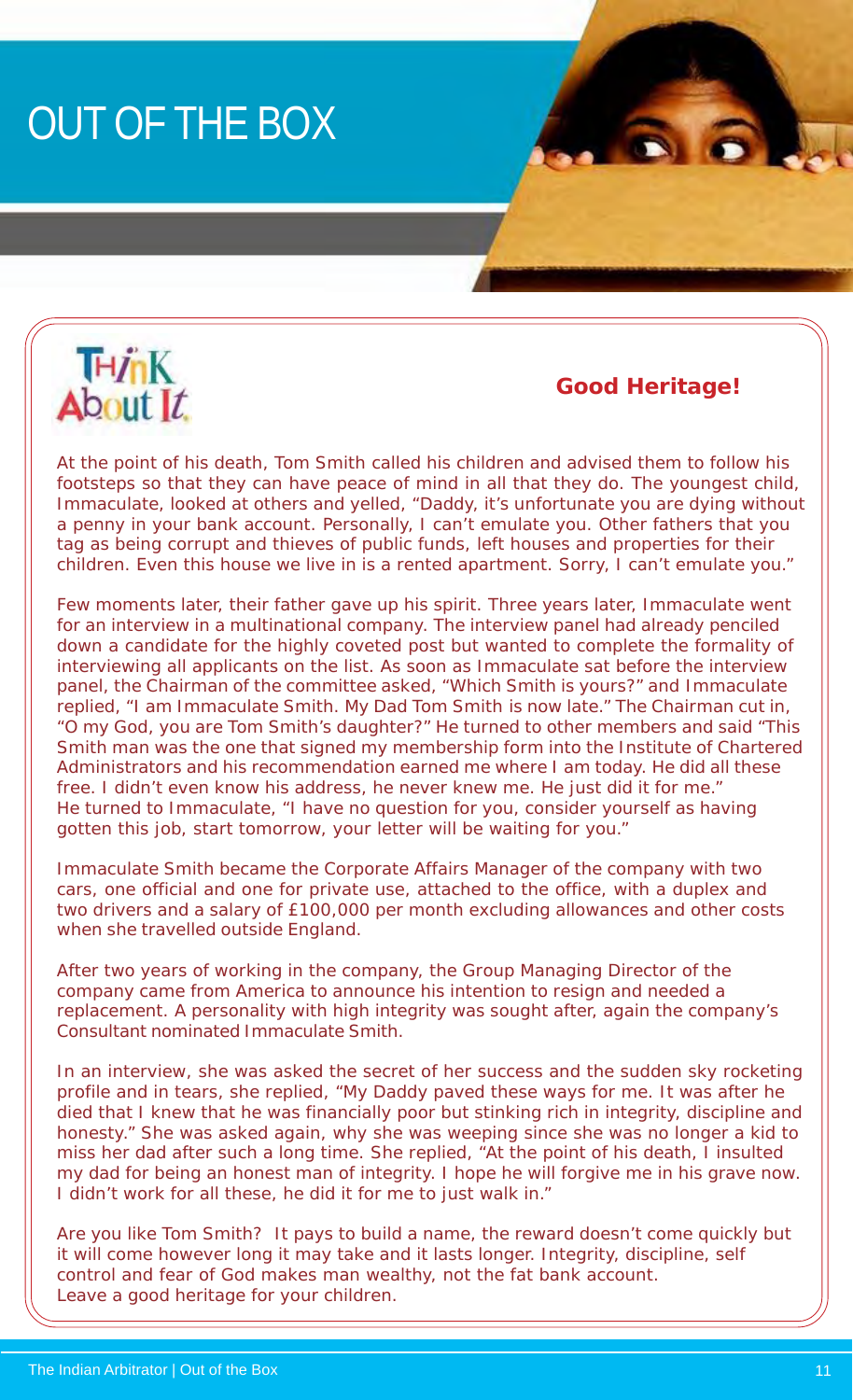#### OUT OF THE BOX



An archeologist claimed that he found some gold coins dated 34 B.C. His son believed it. His daughter smiled at it. Why?

[Answer at Page 16]



A man was driving a car... A fat lady on a scooty overtook him!! Man shouted: "Hey Buffalo" Lady turned back and shouted: "You donkey, idiot, stupid monkey" Suddenly she had an accident She was hit by a buffalo crossing the road MORAL: Ladies never understand what a Man wants to say!

ပ  $-$  ပ **STUDENT AUTHORS PROMOTING** 2 z ∼  $0$ ○△ェ  $\sim$   $\sim$   $\sim$ 

*With a view to promote and support students in developing the qualities of legal research and presentation, IIAM is providing opportunity to law students to publish original, innovative and thought provoking articles on arbitration, mediation, conciliation, dispute resolution and similar topics and critiques on judgments relating to the same topics. Selected articles will be published in the "Indian Arbitrator". From amongst the submitted articles, every year one student author will receive the "Best Young Author" certificate from IIAM.*

Stay away from Anger...it hurts ....only you! If you are right then there is no need to get Angry... And if you are wrong then you don't have any right to get Angry.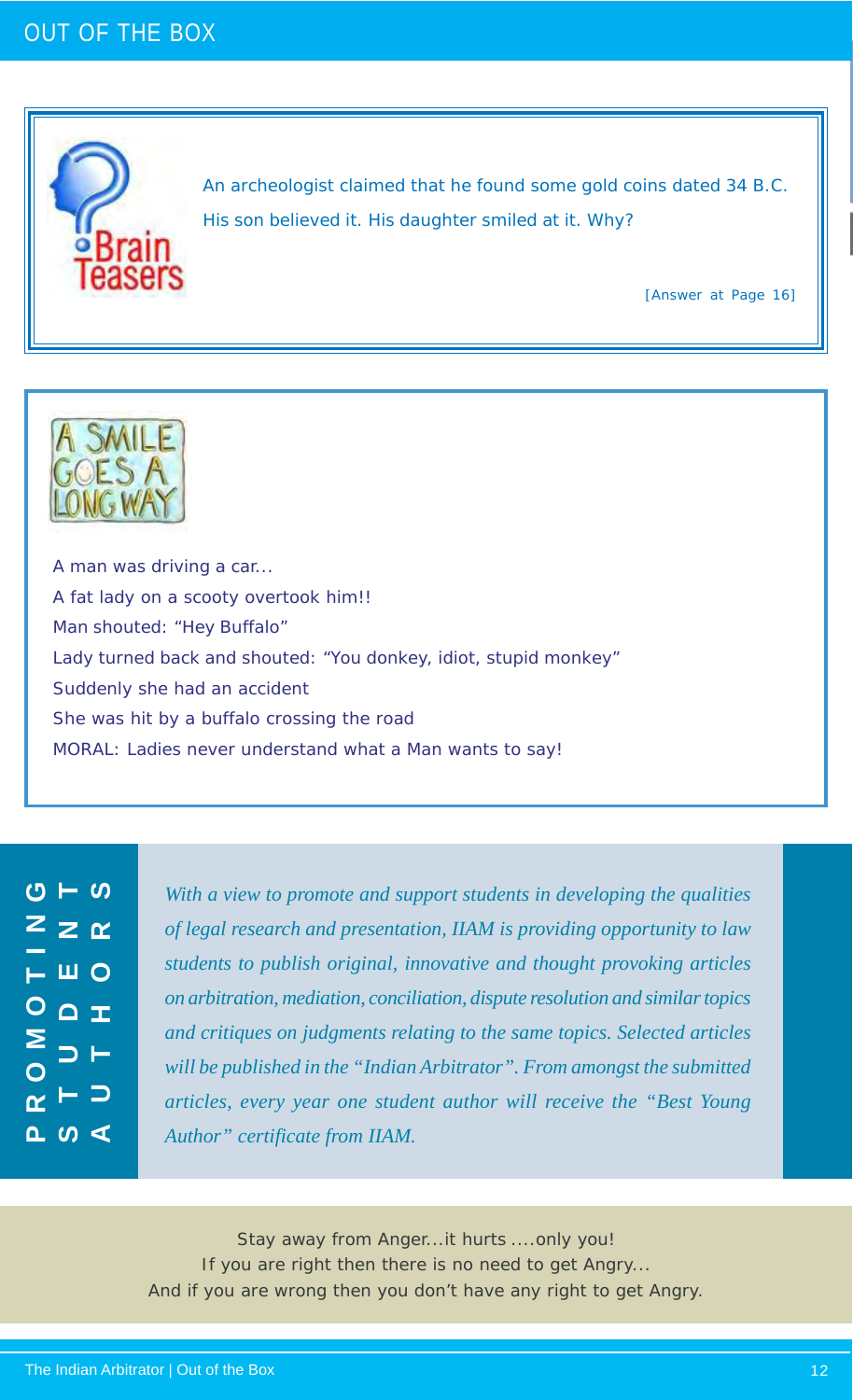# NEWS & EVENTS

### SPEEDIER DISPUTE RESOLUTION FOR PPP IN INDIA

The government of India plans to introduce a Bill for speedier resolution of disputes in public-private partnership (PPP) projects in the monsoon session of Parliament as part of its efforts to improve ease of doing business. The Budget had proposed a Public Utility (Resolution of Disputes) Bill to streamline institutional arrangements for resolution of disputes in infrastructure related construction contracts, PPP and public utility contracts. The enactment of the public utility Bill will provide a legal framework for speedier resolution of disputes in PPP projects. The new law is also expected to deal with any contract which involves a public utility authority and a private contractor.

# LAW TO ENCOURAGE OUT-OF-COURT **SETTLEMENTS**

A proposal of the government of India to bring a law to provide legislative backing to out-of-court settlements to reduce court cases has received the backing of a high-powered committee set up to suggest legal reforms. The Law Ministry had proposed before the Advisory Council of the National Mission for Justice Delivery and Legal Reforms that the process of mediation "should be given statutory backing by enacting a stand-alone law on mediation." If more and more litigations are resolved through out-of-court settlements, it will help reduce burden on courts in a country where 2.64 crore cases are pending.

### PAKISTAN TO SEEK ARBITRATION IF WATER DISPUTE WITH INDIA NOT RESOLVED

Pakistan will move the International Court of Arbitration (ICA) to restrain India from building two major hydropower projects. Islamabad has invoked the 1960 Indus Waters Treaty (IWT) and has threatened to seek arbitration by an international court, if New Delhi did not alter the designs of the 330 MW Kishanganga hydropower project on Jhelum and the 850 MW Ratle hydropower project on Chenab.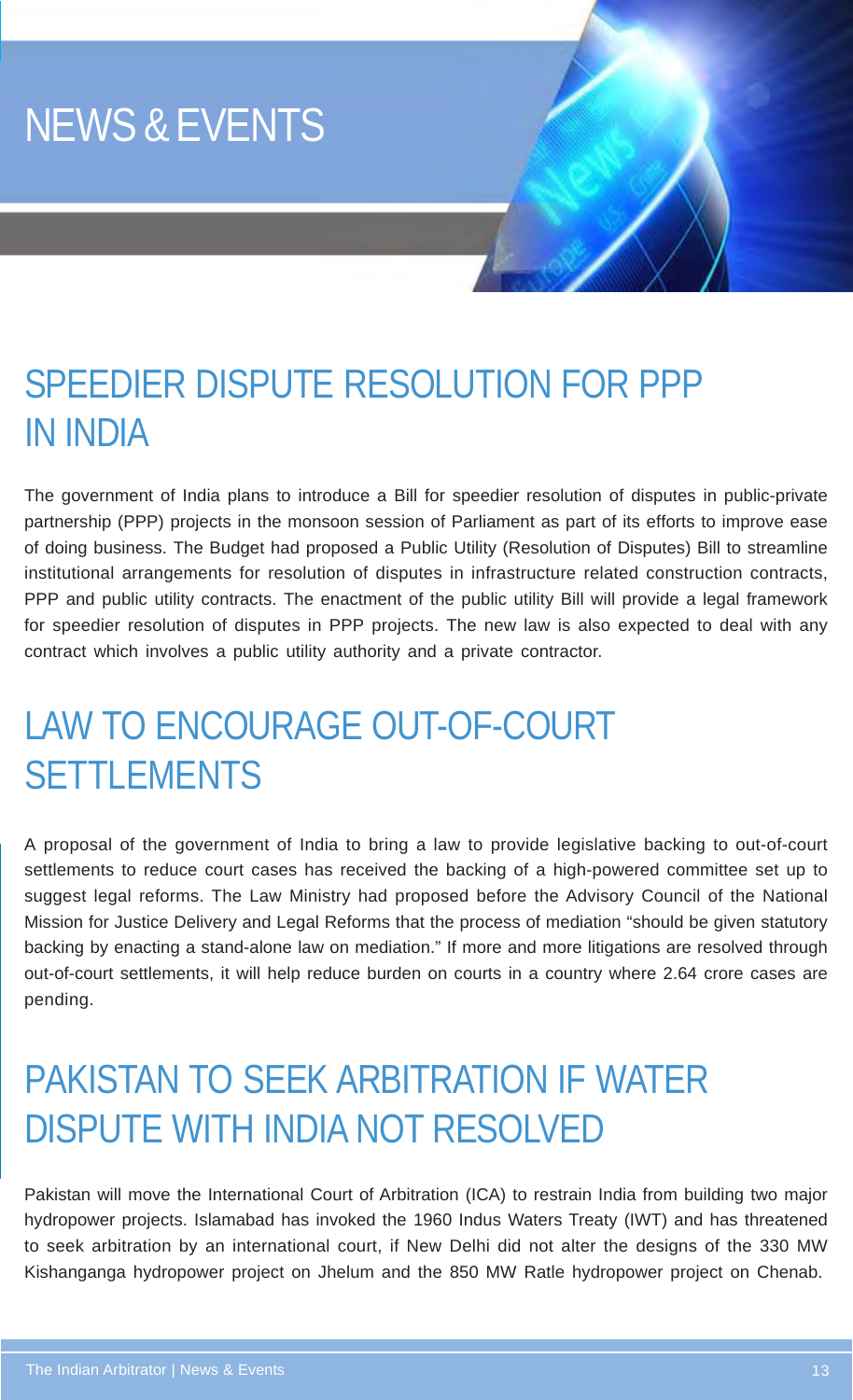Islamabad alleged that the projects would lessen the flow of water from India to Pakistan in case of both the rivers. A team of officials from the Pakistan government of late visited New Delhi and held discussions with their counterparts in India. New Delhi conveyed to Islamabad that the two neighbours should first try to resolve the disputes bilaterally in accordance with the provisions of the IWT itself, before seeking international arbitration. New Delhi pointed out to Islamabad that Pakistan was in fact violating provisions of the IWT by "rushing to a third forum" without attempting to avail provisions of the treaty for amicably resolving "matters of mutual concern" over the two hydropower projects in India.

# NATIONAL MEDIATION CONFERENCE, KATHMANDU

The Asia Foundation, headquartered in San Francisco partnering with the Mediation Council of Nepal conducted the National Mediation Conference at Kathmandu, Nepal from May 27-29 on the theme, "Peace and Justice through Mediation". The conference was inaugurated by the Chief Justice of Nepal.

At a time when Nepal has been going through a transitional period, the challenge before Nepal is to achieve harmony, social order and stability as matters of utmost interest. At a conference national and international speakers discussed ways to find durable peace. The one and a half day seminar brought experts from Sri Lanka, Cambodia, South Africa, Philippines, Bangladesh, Thailand and India to take part in several sessions.

Anil Xavier, President IIAM presented paper on "Supporting Knowledge Creation and Ensuring the Quality of Mediation".



(Presenting session. Sitting from left: Ms. Debra Ladner, USA, Mr. Justice Girish Chandra Lal (Retd.), Nepal, Mr. Kim McQuay, Canada)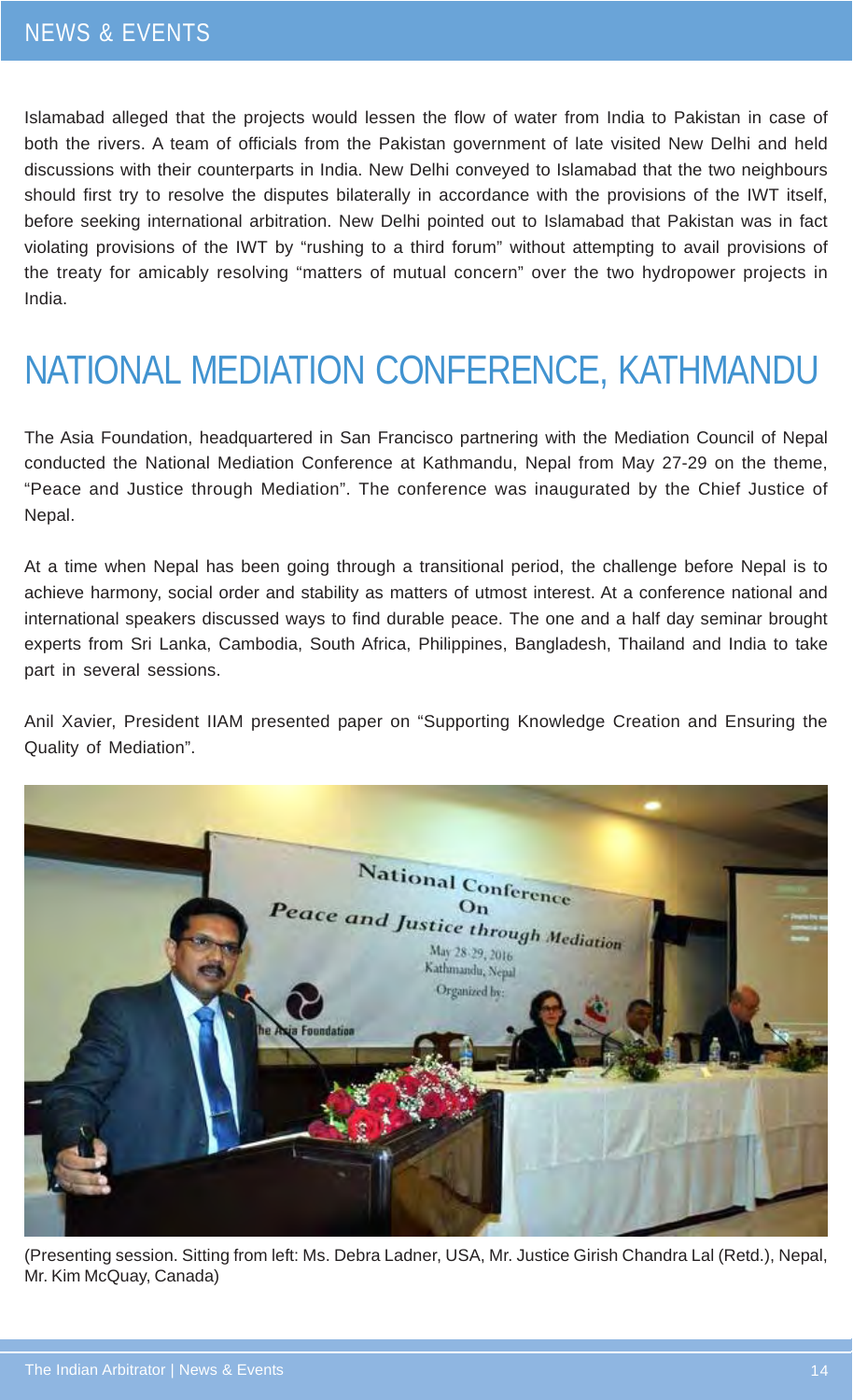### A NEW BBC PROGRAM ALLOWS US TO WATCH COUPLES UNDERTAKE MEDIATION

With privileged access to the private world of family mediation, BBC Two have curated documentary series that will provide a unique insight into an element of modern British family life rarely seen by others. Using a hybrid of rig and crews between mediation sessions and at home, we'll see how families deal with the practical and emotional reality of the changes they agree upon.

In the first episode, Sue and Peter are divorcing but can't agree on how their money should be split, after Sue left the family home for another relationship. We also meet Jason and Vicky, separated parents, who are struggling to share the parenting of their daughter. As skilled mediator Irene offers shuttle mediation between two separate rooms, will the two parties manage to reach an agreement?

The BBC's rather astonishing three-part series *Mr v Mrs: Call the Mediator* (Tuesdays, 9pm) offers no judgement in the matter of Peter and Sue, or any of the other couples it features.

### ARBITRATION SCHEME EXTENDS TO PARENTAL RESPONSIBILITY DISPUTES

In the United Kingdom, the Family Law Arbitration Scheme, which began in 2012 to deal with financial matters, is to be extended to disputes concerning parental responsibility. The scheme was set up by the Institute of Family Law Arbitrators (IFLA), a not-for-profit organisation created by the Chartered Institute of Arbitrators, Family Law Bar Association and family lawyers' group Resolution, in association with the Centre for Child and Family Law Reform. IFLA chair Lord Falconer of Thoroton, former shadow justice secretary, said the scheme would enable couples to resolve disputes 'more quickly, cheaply and in a more flexible, less formal setting than a courtroom'. Family court judges have the power to adjourn court proceedings for the parties to resolve a dispute through arbitration. With the court's approval, the arbitration award can then be made into an order in those proceedings.

### ISRAEL INTRODUCES COMPULSORY MEDIATION FOR DIVORCING COUPLES

Israeli couples who apply to divorce will have to undergo compulsory mediation following the introduction of a new law. The spouses will need to meet counsellors or rabbis for a series of four meetings within a period of 45 days. If they fail to reconcile within that period, then the rabbinical courts will process their divorce application. The traditional rabbinical courts have exclusive authority over marriage and divorce in Israel – no civil alternatives are available. It is hoped that this will lead to a fall in the divorce rate. The law was introduced by Knesset member Merav Michaeli, a former journalist who has developed a reputation for women's and minority rights activism.